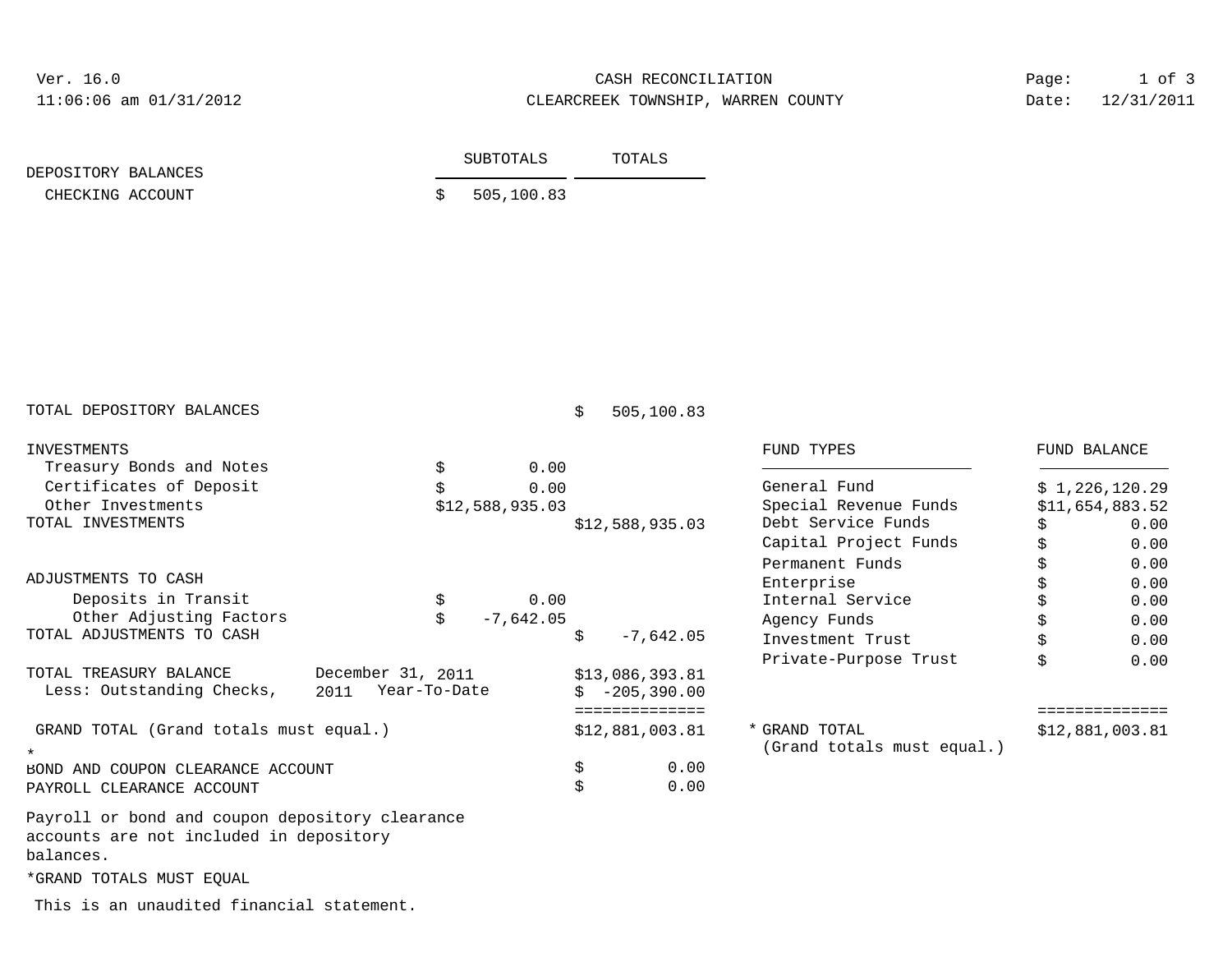| Ver. 16.0<br>11:06:06 am 01/31/2012<br>Fund Number and Type |                                                               |          |                           | CASH RECONCILIATION<br>CLEARCREEK TOWNSHIP, WARREN COUNTY | Page:<br>Date: | $2$ of $3$<br>12/31/2011 |
|-------------------------------------------------------------|---------------------------------------------------------------|----------|---------------------------|-----------------------------------------------------------|----------------|--------------------------|
|                                                             |                                                               | Subtotal |                           | Total                                                     |                |                          |
|                                                             | 1000 General                                                  |          |                           |                                                           |                |                          |
|                                                             | 1000 General                                                  |          | \$1,226,120.29            |                                                           |                |                          |
|                                                             | Total for fund                                                |          |                           | \$1,226,120.29                                            |                |                          |
|                                                             | 2000 Special Revenue                                          |          |                           |                                                           |                |                          |
|                                                             | 2011 Motor Vehicle License Tax                                |          | \$31,155.48               |                                                           |                |                          |
|                                                             | 2021 Gasoline Tax                                             | \$       | 121,960.53                |                                                           |                |                          |
|                                                             | 2031 Road and Bridge                                          |          | $\mathsf S$<br>485,197.11 |                                                           |                |                          |
|                                                             | 2081 Police District                                          |          | \$2,620,435.77            |                                                           |                |                          |
|                                                             | 2111 Fire District                                            |          | \$6,692,969.25            |                                                           |                |                          |
|                                                             | 2181 Zoning                                                   | \$       | 82,972.53                 |                                                           |                |                          |
|                                                             | 2231 Permissive Motor Vehicle License Tax                     | \$       | 100,147.01                |                                                           |                |                          |
|                                                             | 2261 Law Enforcement Trust                                    |          | 20,289.84                 |                                                           |                |                          |
|                                                             | 2271 Enforcement and Education                                | Ŝ.       | 7,162.66                  |                                                           |                |                          |
|                                                             | 2281 Ambulance And Emergency Medical Services \$ 1,214,471.52 |          |                           |                                                           |                |                          |
|                                                             | 2401 LIGHTING ASSESSMENT                                      | \$       | 34,014.87                 |                                                           |                |                          |
|                                                             | 2901 FIRE RESCUE RECOVERY FUND                                |          | 0.00                      |                                                           |                |                          |
|                                                             | 2902 NORTH BUNNELL HILL ROAD IMPROVEMENT FUND                 | \$       | 4,500.00                  |                                                           |                |                          |
|                                                             | 2903 DUPREE FAMILY FOUNDATION                                 |          | 0.00                      |                                                           |                |                          |
|                                                             | 2904 WEST PEKIN ROAD IMPROVEMENT FUND                         |          | 14,007.32                 |                                                           |                |                          |
|                                                             | 2905 GOVERNMENT CENTER VENDING MACHINES                       |          | 2,347.93                  |                                                           |                |                          |
|                                                             | 2906 CITIZENS POLICE ACADEMY                                  |          | 699.27                    |                                                           |                |                          |
|                                                             | 2907 JAYCEES DONATION FUND                                    |          | 2,500.00                  |                                                           |                |                          |
|                                                             | 2908 POLICE DISTRICT LOEB FUND                                |          | 0.00                      |                                                           |                |                          |
|                                                             | 2909 FIRE DISTRICT LOEB FUND                                  | \$       | 2,966.00                  |                                                           |                |                          |
|                                                             | 2910 FIRE GRANT FUND                                          | \$       | 0.00                      |                                                           |                |                          |
|                                                             | 2911 EMS GRANT FUND                                           | \$       | 7,896.88                  |                                                           |                |                          |
|                                                             | 2912 WEIDNER ROAD IMPROVEMENT FUND                            |          | 8,433.22                  |                                                           |                |                          |
|                                                             | 2913 FEMA                                                     |          | 0.00                      |                                                           |                |                          |
|                                                             | 2914 JUSTICE ASSISTANCE GRANT TRUST FUND                      | \$       | 7,212.67                  |                                                           |                |                          |
|                                                             | 2915 HOFFMANN RESERVE                                         |          | 8,931.55                  |                                                           |                |                          |
|                                                             | 2916 FEMA ASSISTANCE TO FIREFIGHTERS GRANT                    | \$       | 40,737.00                 |                                                           |                |                          |
|                                                             | 2917 FEMA SAFER EMW-2010-FH-01046 FUND                        | Ś.       | 143,875.11                |                                                           |                |                          |